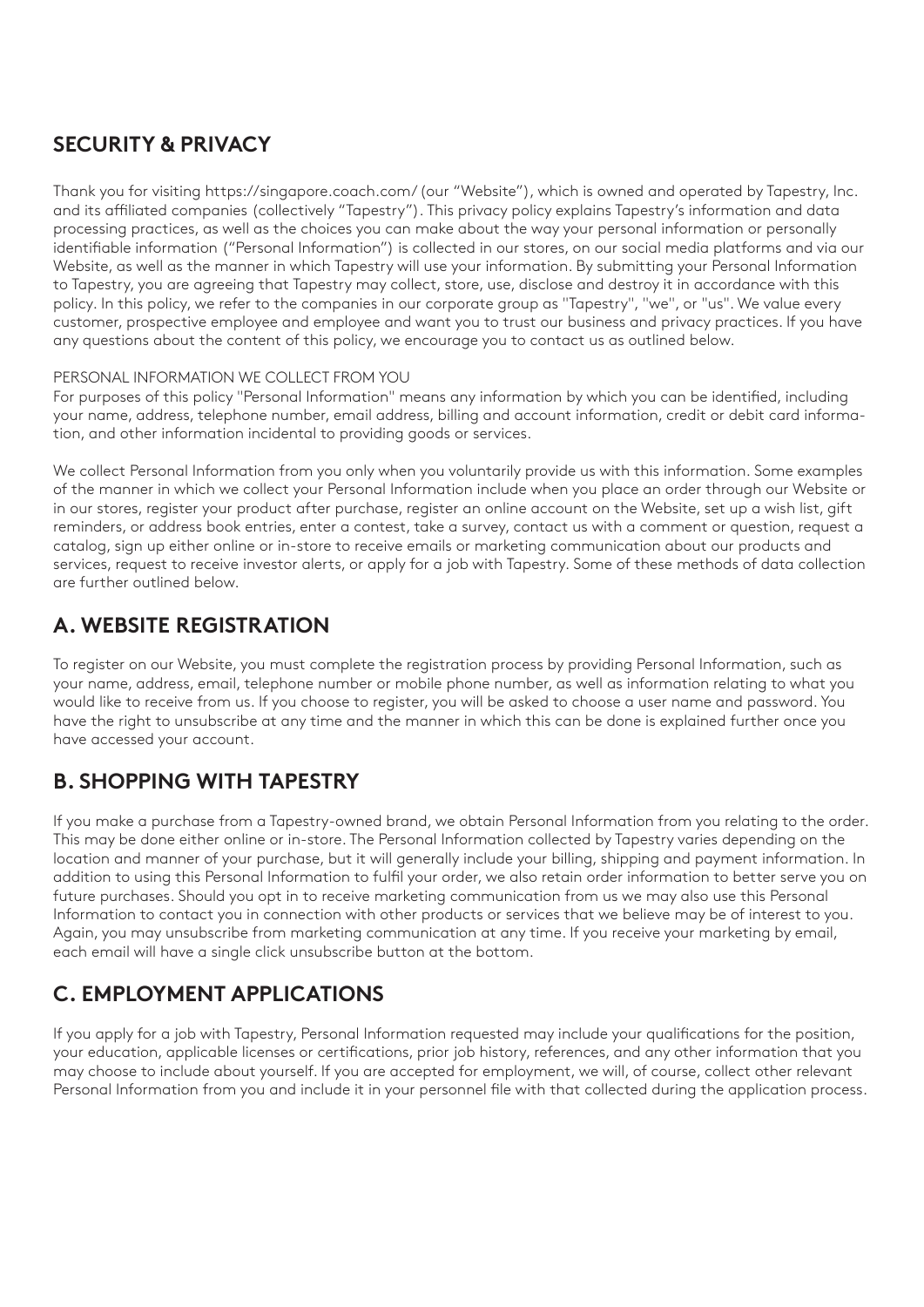# **D. MARKETING COMMUNICATIONS**

If you choose to sign up for email communications either while browsing the Website or during one of your store visits, you must submit certain basic information during the registration process, this will include your name and email address. This Personal Information is used to send you email marketing communications and to ensure that we can provide you with appropriate customer care and respond to your inquiries.

# **E. SURVEYS**

While visiting certain portions of the Website, you may be given the opportunity to provide feedback regarding various COACH products or you may be given opportunities to rate COACH products and to publicly ask and answer questions pertaining to COACH products. In order to fully participate in these portions of the Website, you will be asked to provide your name and email address, as well as a created online username which will be publicly linked to your product ratings, questions, answers and other comments. Tapestry retains this additional Personal Information, if provided, and uses it to help us better understand and respond to the collective feedback we receive. We may also invite you to participate in a survey or poll such as providing feedback on our Website site content, services, or products. Your responses will be anonymous unless you choose to provide your contact details so that we can provide you with additional information regarding the survey or poll.

For any Personal Information that we collect, Tapestry becomes the owner and data controller of that information.

# **F. COOKIES AND WEB TRACKING TECHNIQUES**

We use "cookies" on our Website to help us analyze web traffic and evaluate and improve the content or functions of our Website. A cookie is a small text file which is sent by a website, accepted by a web browser and then placed onto your computer's hard drive. The information collected from these cookies lets us know that you visited our site in the past, and helps you avoid having to re-enter information on each visit in order to use some of our online functionality. Cookies also help us analyze use of our site, and better aggregate useful information when site users provide feedback about our site or products. You can set your browser to refuse cookies from our Website. This will provide you with more control over the acceptance of cookies on your hard drive. However, it is possible that some portions of the Website will not function properly or may perform more slowly if you choose to reject cookies. By using our Website and not disabling cookies, you consent to allowing their use for the described purposes. We may also collect information about your method of access such as your operating system and the type of browser that you use. We may use access method information along with information about site searches you run to serve you personalized content using third party vendors.

We use third party advertising companies to serve advertisements on other sites you may visit. To accomplish this, these companies may employ anonymous cookies and action tags (also known as single pixel gifs or web beacons) to measure advertising effectiveness and understand your visits to our Website and other web sites. These selected companies also provide this information to us which we use for marketing purposes.

Tapestry also works with a third party vendor, Omniture to analyze web user's browsing patterns on our Website. Omniture may place cookies on your computer to receive information about your browsing and purchasing activity on the Website, and help us to provide you with a more personalized shopping experience.

We also may use a technology known as clear gifs to help us confirm your receipt of and response to our emails. If you wish to prevent further use of clear gifs in this manner, you can unsubscribe from our mailing list by clicking on the unsubscribe link at the bottom of any Tapestry email that you receive, emailing us at contactus@coach.com with your request to be removed from our email list, or by changing your preferences in your Account.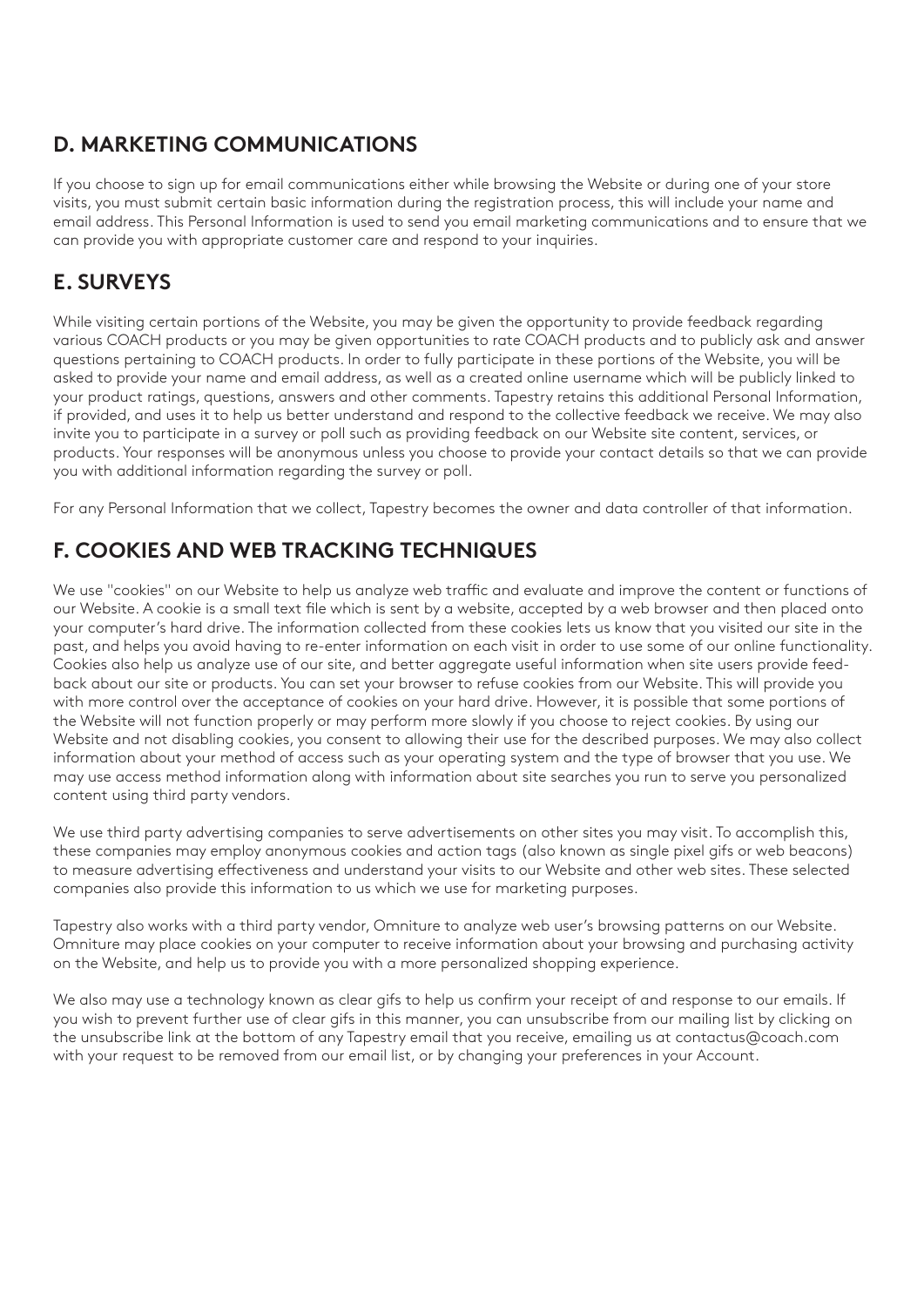## **G. SOCIAL MEDIA PLATFORMS**

When you visit any of Tapestry's pages on a third party social networking platform such as Facebook, Pinterest, YouTube, or Twitter, you may encounter social media plugins such as Facebook "Like", Tweets, Pinterest "Pin" buttons, etc. When you use these social networking platforms and plugins, your username and password for the services and other information available about you or collected from you on these services may be shared with us.

When you use social networking platforms and plugins, you share your Personal Information with the operators of those platforms and their privacy policy and applicable terms of use apply to the use and disclosure of such Personal Information.

TAPESTRY'S USE OF YOUR PERSONAL INFORMATION We use Personal Information collected from you for the following purposes:

- · for the specific purpose for which it was provided by you;
- · to improve the content, appearance and utility of our website or stores;
- · to understand your needs and preferences in relation to the Tapestry brand;
- · to develop, market, sell or provide products and services;
- · to conduct surveys, research and evaluations;
- · to manage and develop our business and operations, administer accounts, and collect and process payments;
- · to detect and protect us and other third parties against negligence, fraud, theft and other illegal activities;
- · as permitted by, and to comply with, any legal or regulatory requirements, process or provisions; and

· if you submit a resume, we may use the information you provide solely for the purpose of evaluating you as a candidate for employment and to contact you about prospective employment.

We may combine information you provide to us from multiple sources and with information from third parties including demographic or public information.

#### **TAPESTRY'S SHARING OF YOUR PERSONAL INFORMATION**

We may share your Personal Information with our subsidiaries or affiliated companies, including those located in other countries. We also may share your Personal Information with selected third parties who provide services to us, including to process payments, provide electronic online investor information, monitor Website activity, serve Website content, help to maintain our customer database, administer emails, surveys, or contests and administer and maintain employment application information. Such third parties may have access to, store and process your Personal Information to provide services on our behalf, which may occur in Singapore or in countries outside of Singapore. Our service providers are not authorized to use your Personal Information for any purpose other than to provide the services that Tapestry has contracted from them. We also must always reserve the right to disclose Personal Information about you as required by law, in response to legal process including law enforcement requests, and where needed to protect the safety, property, or legal rights of Tapestry or its affiliates or third parties.

Occasionally we may provide a link to a third party website, which is not owned or operated by Tapestry. If you elect to provide your Personal Information on that third party website, this information will be subject to that third party website's privacy policy and security practices. We are not responsible or liable for any content presented by or contained on any independent website, including, but not limited to, any advertising claims or marketing practices. We also are not responsible or liable for any privacy or security policies of these third party sites.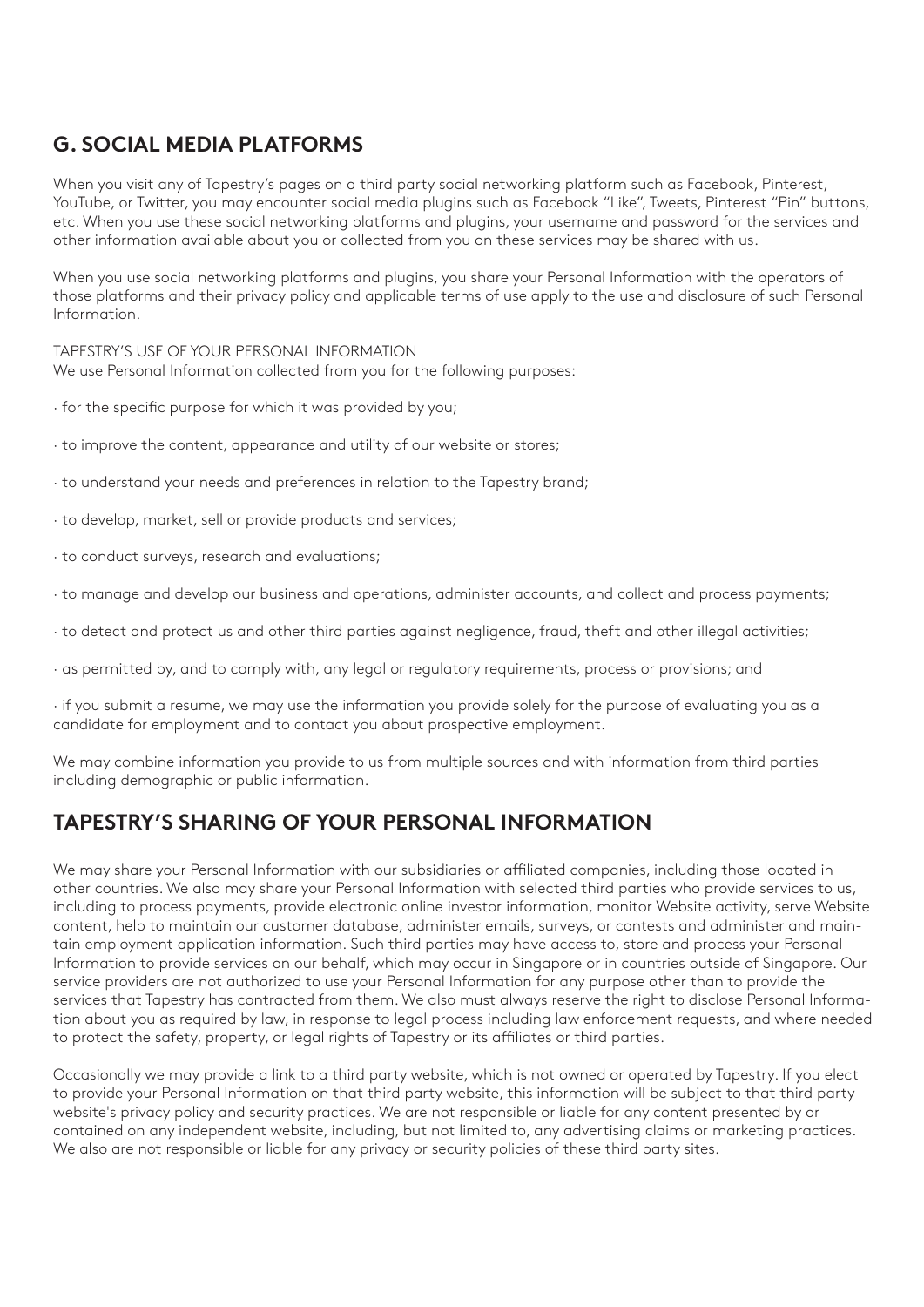In the unlikely event that Tapestry or substantially all of its assets are acquired by another company, or due to any merger, reorganization or liquidation, your Personal Information may be one of the transferred assets, however it will remain subject to any pre-existing privacy policy unless you consent otherwise.

If you happen to live in another country and use https://singapore.coach.com/, any data collected about you with respect to your use of our Website may be transferred to Singapore. Please note that there may be different standards that apply to how your data is used and protected than the standards in place in your country.

Tapestry never sells any Personal Information that you provide to us for use by any third party. However, from time to time, we may provide aggregate (statistical) anonymized information about our customers, sales, online traffic patterns and related information to reputable third parties who help us improve our business and services. These statistics do not include Personal Information.

### **PROMOTIONS AND THIRD PARTIES**

From time to time, Tapestry may run promotions offering special deals, coupons, discounts, chances to win contests, and other prizes. These promotions may necessitate the involvement of third parties. In order to participate in these promotions, Tapestry may require certain basic information about you, such as your name, email address, physical address, and age. This and other required information may be stored by Tapestry in order to help us better understand how we can design and market our products for you and others. This information may also be shared with third-party promotional partners involved in the specific promotion for which you signed-up. Unless otherwise stated in the terms and conditions of the promotion, your participation is not an automatic opt-in to receive marketing materials from Tapestry.

# **A. RIGHT TO UNSUBSCRIBE**

You have the right to unsubscribe from receiving marketing emails from Tapestry, as well as the right to unsubscribe from any of the programs that we offer. You can unsubscribe by clicking on the unsubscribe link at the bottom of any Tapestry email that you receive, or by emailing us at contactus@coach.com with your request, or by calling customer care at (852) 800-960-698 . Please note that if you already have requested products or services when you decide to withdraw consent, there may be a short period of time for us to update your preferences and ensure that we honor your request.

## **B. MANAGING YOUR INFORMATION**

The accuracy, integrity and security of your Personal Information is very important and Tapestry takes reasonable steps to ensure that these priorities are addressed. We encourage you to contact us to update or correct your Personal Information if it changes or if you believe that any information that we have collected about you is inaccurate. Consistent with legal requirements and limitations, Tapestry also permits you to obtain a copy of Personal Information that we hold about you. To do so, please use the contact information in the Questions or Concerns section of this privacy policy.

Please note that we will likely require additional information from you in order to honor your request, such as to ensure proper authentication or to verify the business branch of Tapestry to which the information was provided.

# **C. SAFEGUARDING YOUR PERSONAL INFORMATION**

Tapestry follows applicable laws and requirements to protect and safeguard your Personal Information. We have adopted physical, electronic, and administrative safeguards that are designed to protect your Personal Information, by reducing the risk of loss, misuse, alteration, theft, unauthorized access, or unauthorized disclosure.

For example, when you place an order on our Website, we use Secure Socket Layer (SSL) technology, an encryption tool that provides security while transmitting information over the Internet. We also use firewall technology, password controls, and other technological and procedural safeguards in respect of your online interactions with Tapestry.